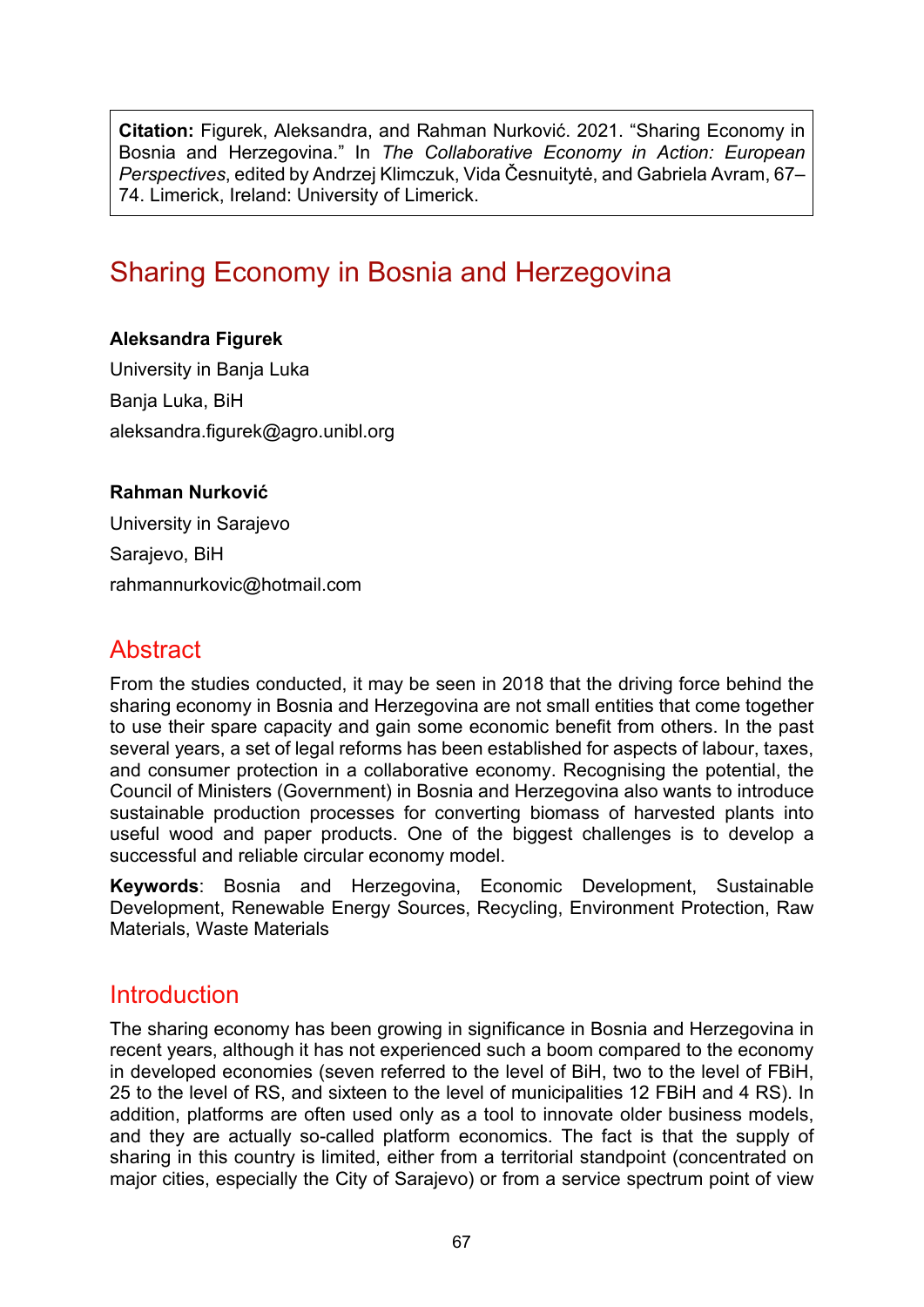(Klesla 2018). It is a priority to define clear rules that will ensure the development of a sharing economy and that will at the same time lead to improved tax collection and protection of the rights of all market entities.

## Definition

In Bosnia and Herzegovina, the use of the term sharing economy prevails over the term collaborative economy (IMF, WEO, January 2017). According to Anderson and Smith (2016), the term sharing economy implies a preference for access to, and ownership of, durable consumer goods and factors of production through digital platforms. The Chamber of Commerce of Bosnia and Herzegovina (2018) takes this definition as a starting point and adds that these concerns are a free Internet marketplace that helps more efficient use of unused or underutilized factors of production and benefits from economic, environmental, and social benefits.

With the development of information and communication technologies, new business models and ways of providing services are emerging, based on the model of "common consumption" or "sharing economy." Many different terms are still used in the scientific and professional literature for the term sharing economy (Botsman 2013). These models imply maximum utilisation of resources based on technological support and community social capital. By applying the sharing economy model, it is possible to advance economic development in Bosnia and Herzegovina in the short-term and join the global supply, with a goal to present the state of the sharing economy within the sector of Bosnia and Herzegovina.

According to Belk (2014), the sharing economy is an economic model in which suppliers seeking to lease or loan their assets through technology platforms are connected to consumers interested in the temporary use of those assets. The cited authors state that sharing economy may have the following three basic forms:

- 1) True sharing—usually free loans when partners know each other; this applies, for example, to services provided between relatives, neighbours, or colleagues (e.g., commuting).
- 2) Occasional sharing—the occasional provision of items or services that are usually performed in exchange for consideration, using both the Internet platforms and also without them; in this case, the partners are usually not known.
- 3) Commercial (permanent) exchange using online platforms—permanent provision of items and services in return for consideration when the communication link between the bidder and the requesting party is made by an intermediary via an online platform; both the bidders and the platform operator are represented here.

Sharing economy is also often referred to as companies that organize the use of paid assets or services or through which users can earn money by sharing their belongings and time. Although it could be said that there is no talk of sharing if the use of the property (and/or time) must be paid, they are often relatively small payments, much lower than the usual prices for car use, delivery, accommodation, and such. They are often necessary to cover system costs and depreciation.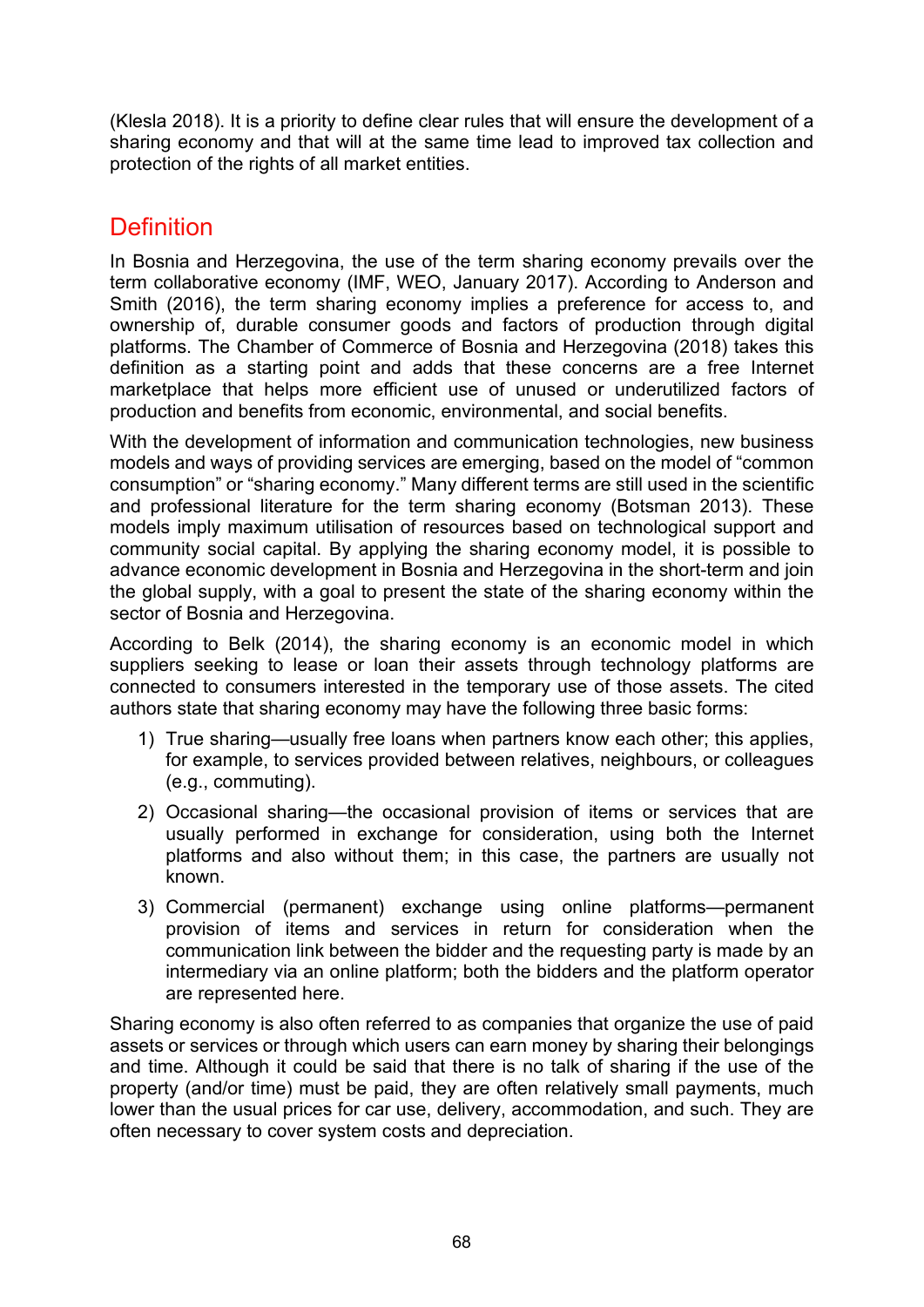### Key Questions

As it may be seen from the analytical material of the Government of Bosnia and Herzegovina (2018), the sharing economy is, from the point of view of Bosnia and Herzegovina, perceived as a spontaneous phenomenon created, growing, and evolving despite current legislation and the regulatory environment. One of the issues this country is paying attention to is who is driving the development of the sharing economy (For the latest development views, see Commission on Growth and Development (2018), "The Growth for Sustained Growth and Inclusive Development." Washington, DC: World Bank. The document is known as the Spence Report, after Nobel laureate Michael Spence, head of the Commission for Growth and Development). From the studies conducted, it may be seen in 2018 that the driving force behind the sharing economy in Bosnia and Herzegovina are not small entities that come together to use their spare capacity and gain some economic benefit from others. The sharing economy thus reveals the overall nature of the platform of the economy in Bosnia and Herzegovina, and its existence dates back to long before in Bosnia and Herzegovina ("Bosnia and Herzegovina, Economic Trends, Annual Report 2018," Directorate for Economic Planning 2011).

The availability of many goods was limited during the socialist period. These transactions were carried out free of charge or at a lower in-kind fee. The division of labour in the various crafts was also well-developed at that time. At a time when the modern concept of sharing was only just developing. The economy of sharing is especially happening in this country in traffic (transportation) when workers and students use transportation as a service. With the development of this phenomenon, sharing has gradually weakened, and new platforms have become the basis for the highly profitable operations of multinational companies in Bosnia and Herzegovina (Directorate for Economic Planning of Bosnia and Herzegovina, "Strategic Framework for Bosnia and Herzegovina," www.dep.gov.ba).

The second key issue is that one of the important motives for regions to become involved in the sharing economy in Bosnia and Herzegovina is the possibility of violating existing legislation without penalty. The platforms, in many cases, become employment agencies, especially for drivers or the population (Analysis of foreign trade of Bosnia and Herzegovina for 2017, Ministry of Foreign Trade and Economic Relations of BiH 2010). Due to the phenomenon of the sharing of the economy, the labour market is deforming and violating legislation in the fields of taxation, social security and health insurance, tax services or employment of foreigners. For example, on the Internet, it can find dozens of commercials specifically written in foreign languages, which encourage young people from the world to come to Bosnia and Herzegovina for a tourist visa and to provide various content. Deformation is also happening in the real estate market, thanks to sharing in the area of short-term accommodation and real estate sales. Real estate prices in attractive locations, especially in Sarajevo, are increasing significantly. Apartment prices in Sarajevo have increased by more than 50% since 2008, most notably in 2017 and 2018 ("Global Competitiveness Report 2010–2011," World Economic Forum 2011). In addition, besides violating tax law, these platforms also violate local remuneration legislation.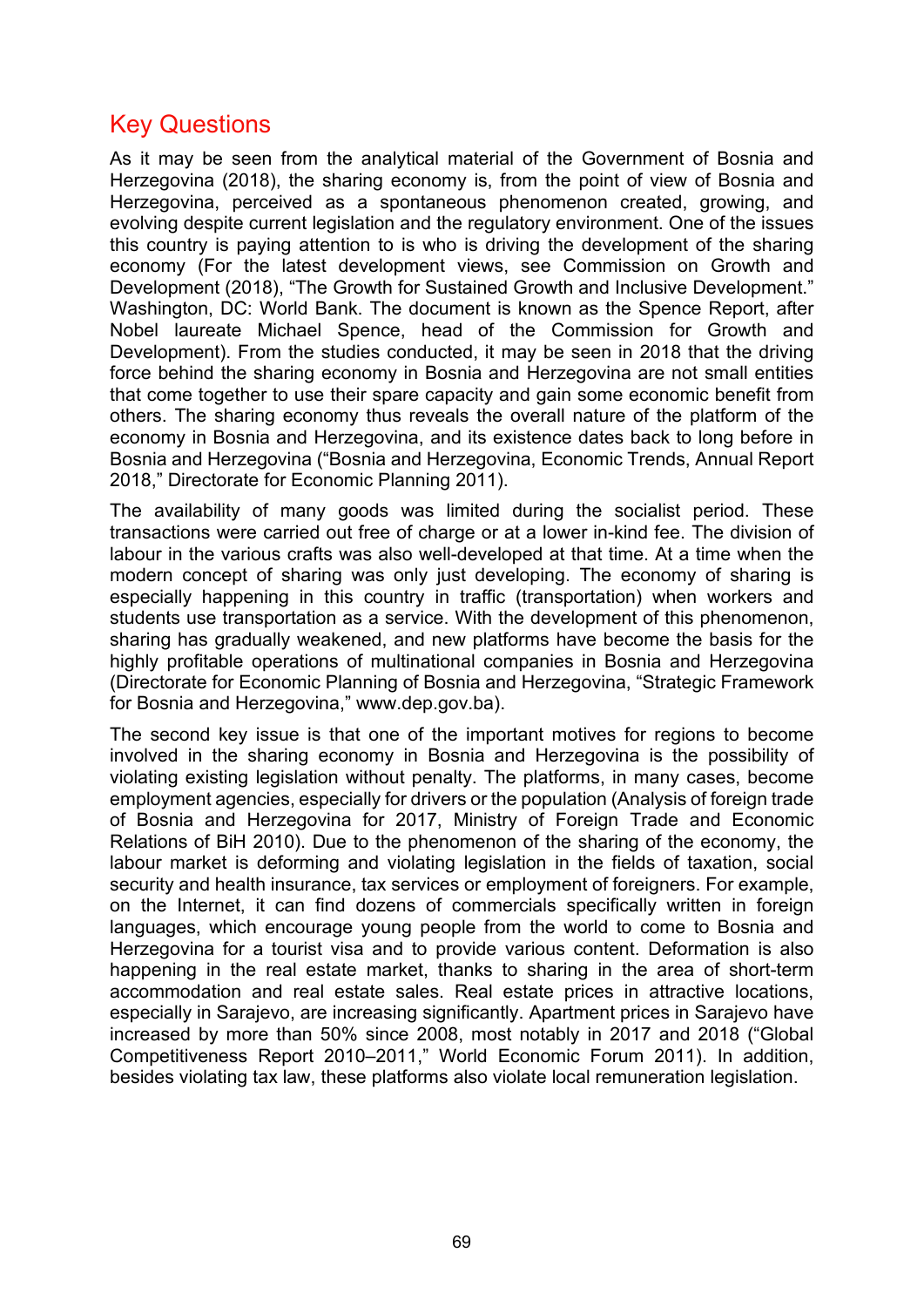## **Examples**

Transportation platform TIMOCOM is present in Bosnia and Herzegovina since 2006, both for private and business trips. In both cases, these services may be combined with special interest rates. Signing up for TIMOCOM and providing host accommodation is free. This helps to avoid expensive empty runs and to find new business partners. During registration, the hosts charge for the service, usually at the 5% level ("Bosnia and Herzegovina 2009 Progress Report," Delegation of the European Commission 2010, www.timocom.com.ba). To use this service, all students at the University of Sarajevo may download the free TIMOCOM application and register with a card. Then the student may ask for various services and hire them.

In 2008, a pellet production sharing platform was established. The level of production in the forestry sector depends on a number of market and institutional factors. In order to improve the production process and to make more efficient use of forest resources potential, it is necessary to invest additional resources in supporting infrastructure, primarily in the opening of forest complexes ("Bosnia and Herzegovina Economic Reform Program 2019–2021." Directorate for Economic Planning of Bosnia and Herzegovina). For the first time in Bosnia and Herzegovina, pellets were first used in district heating systems in 2008, where about 8% of all household heating boilers sold where pellet boilers, which means that it is the market leader in South-East Europe in terms of pellet boilers (Commission on Growth and Development (2008), "The Growth for Sustained Growth and Inclusive Development." Washington, DC: World Bank). This role is the result of more than 20 years of research and development in the field of wood chip burning. Companies in Bosnia and Herzegovina are responsible for introducing pellet boilers to the European Union and several other European countries. The presence of pellet boilers on the market in Bosnia and Herzegovina cannot be compared to any other market. According to the data collected in the field, the demand for waste wood products is present, but due to the minimal supply, it cannot be estimated accurately. The rise in the price of firewood, as a traditional fuel in Bosnia and Herzegovina, and its diminishing availability to the market, will lead to greater demand for waste wood products. To replace only 20% of the annual demand for firewood with waste wood products, the production of briquettes or pellets of 40,000 tons per year is required. The current production of briquettes and pellets in BiH is estimated at 15,000 tons, of which almost 30% is exported. The prices of briquettes in the BiH market range from 60 to 90 Euro/t, while the prices of pellets, which are almost all exported, are 100 to 120 Euro/t (here we mean wholesale prices, without trading margins). There are currently about 25 pellet boiler manufacturers, and despite the recession, the Austrian pellet industry expects positive market growth in 2018 as well. The production of pellets in Bosnia and Herzegovina was launched in 2012 with a capacity of 8000 t/year and has grown steadily over the years, reaching production of about 16 000 t in 2018.

### **Context**

In the past several years, a set of legal reforms has been established for aspects of labour, taxes, and consumer protection in a collaborative economy. The Economic Social Council, as the highest body in the territory of Bosnia and Herzegovina, was set up on August 27, 2002, between representatives of the government and representatives of the Federation of Independent Trade Unions and representatives of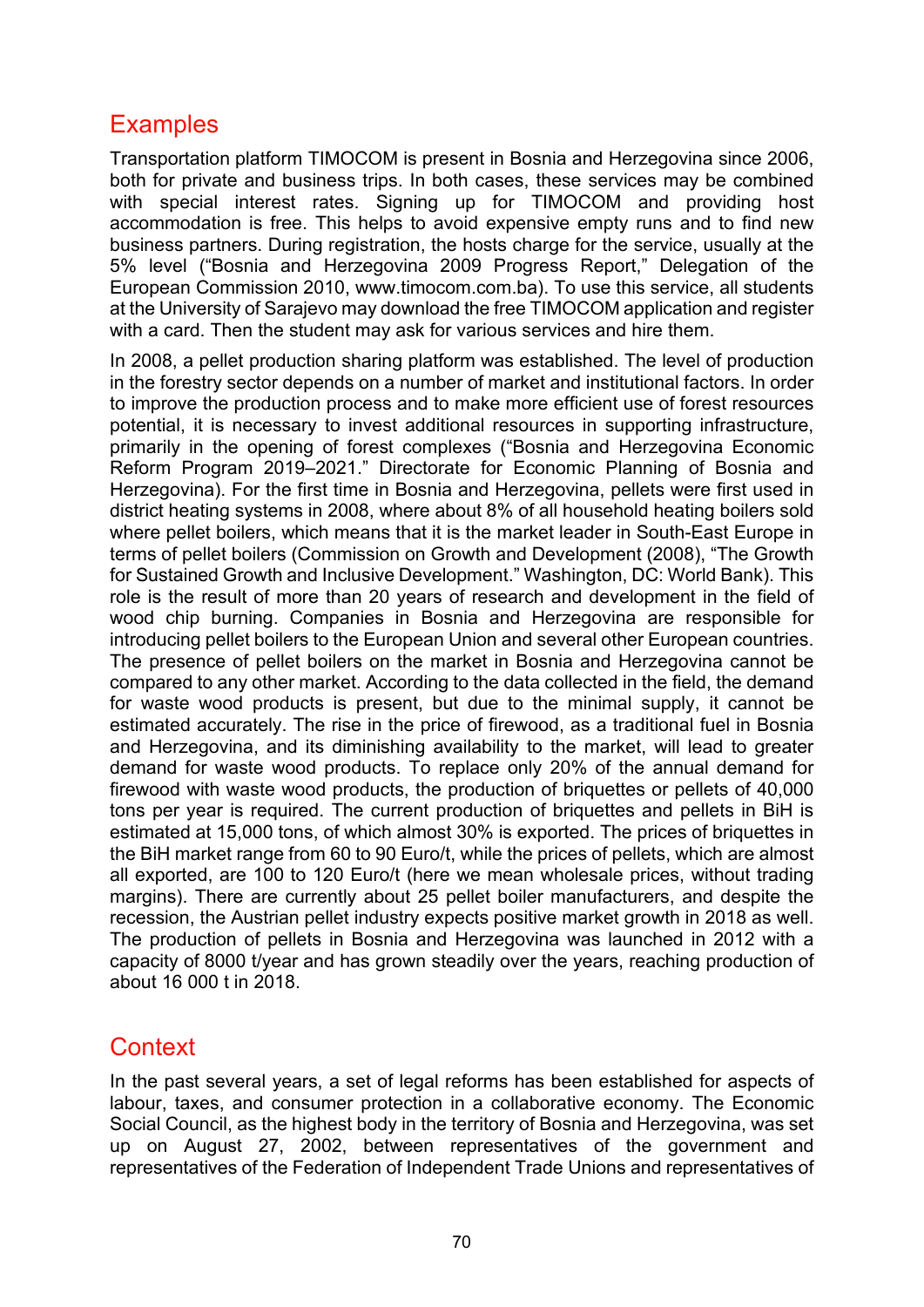the employers' association. The government's efforts to adapt the collaborative economy in Bosnia and Herzegovina have resulted in an initiative to reform the law. There are heavy penalties for those employers who do not comply with the Law, from 500 to 5000 EUR ([www.biodim.weebly.com](http://www.biodim.weebly.com/)).

### **Developments**

Recognising the potential, the Council of Ministers (Government) in Bosnia and Herzegovina also wants to introduce sustainable production processes for converting biomass of harvested plants into useful wood and paper products. One of the biggest challenges is to develop a successful and reliable circular economy model. The project is being developed in the widest range of participants: kindergartens, schools, students, students, households, property owners, companies, tourists, and professional organizations.

#### **Issues**

A study conducted by the Sarajevo Economic Institute (EIS 2018) shows that only 25% of the population of Bosnia and Herzegovina is aware of the sharing economy. The following is also apparent from this research. About 20% of Bosnia and Herzegovina used their time to share, and another 10% plan to use such services. The main motives for sharing are financial savings (55%) and a desire to try new things. An interesting finding is that individual brands are more familiar to citizens in Bosnia and Herzegovina, as opposed to the term sharing economies (Mediaguru 2018). Another very interesting problem of sharing is environmental responsibility in the transport segment of the supply and demand. Companies that share cars and other products are trying to offer more environmentally-friendly vehicles. The Ministry of Economic Development and Technology believes that it is very important to strike a balance between regular services and those that offer them temporarily, such as, for example, Centrotrans Sarajevo drivers.

## Other Major Players

To build a modern scientific-technological and business base at the universities of Bosnia and Herzegovina poses a large requirement. Without modern scientifictechnological and business database, which includes adequate human resources, scientific research and R&D institutions, research and information equipment, devices and systems, relevant databases, defined statistical indicators for science and technology, techno parks, incubators and centres, networked scientific, research and development points, both between universities, institutes, associations of innovators and economic entities in Bosnia and Herzegovina, as well as with those abroad, participation in international joint research and technological development programs and projects, respectively, without adequate financial investment, there is neither innovative nor competitive production in our country. The plan outlines the path, as it opens a space for discussion and for a more detailed definition of the priority areas and activities of the circular economy in Bosnia and Herzegovina.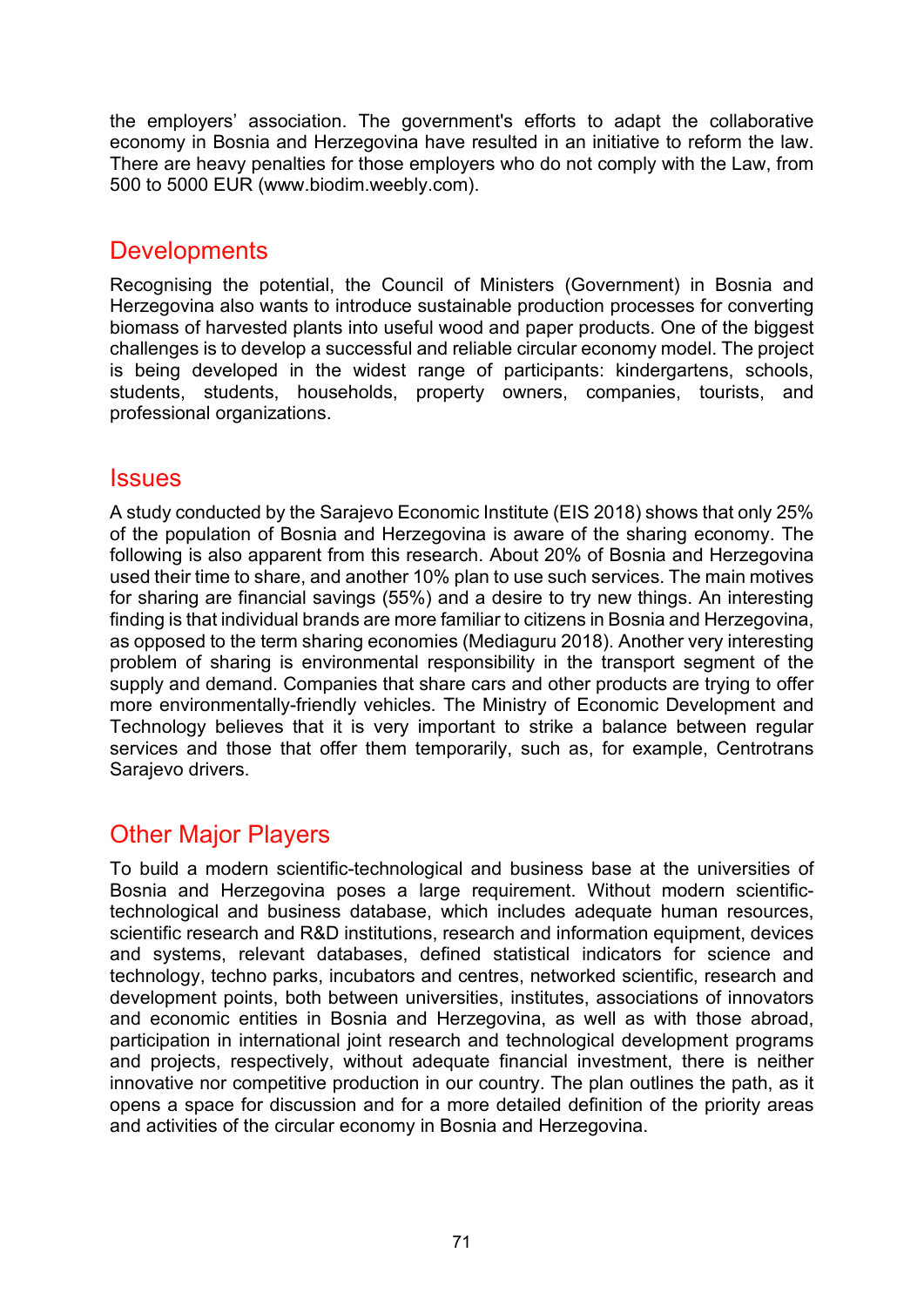### Future Directions of Research

The circular economy is a new model of economics that was created in response to a linear model of economics. The massive depletion of resources to produce products that become waste at the end of their life cycle no longer meets the needs of companies in a globalised world. In Bosnia and Herzegovina, the circular economy is among the strategic development priorities; the transition from linear to circular economy is a need. One opportunity for Bosnia and Herzegovina is to collect and recycle to reduce dependence on imported materials and maintain value in the domestic economy. We have studied how the circular economy is being introduced into the cities of Sarajevo, Banja Luka, Tuzla, and Mostar. In the City of Tuzla, the transition to a circular economy is based on the project of energy production and the City of Sarajevo's transition is based on the project of heating gas pipelines and pellets. In the theoretical part, we described the linear economy problem, defined the concept, defined the principles and basic characteristics of circular economy, described the models and processes of circular economy, and the problem of evaluation. Opportunity analysis shows favour to the implementation of the circular economy principles in Bosnia and Herzegovina.

#### **Summary**

In the past several years, a set of legal reforms has been set up for aspects of labour, taxes, and consumer protection in a collaborative economy. The Economic Social Council, as the highest body in the territory of Bosnia and Herzegovina, was established on August 27, 2002, between representatives of the government and representatives of the Federation of Independent Trade Unions and representatives of the employers' association. The government's efforts to adapt the collaborative economy in Bosnia and Herzegovina have resulted in an initiative to reform the law. There are heavy penalties for those employers who do not comply with the Law, from 500 to 5000 EUR.

Due to these legal obstacles, the Ministry of Infrastructure of Bosnia and Herzegovina 2015 drafted the Law on Amendments to the Road Transport Law, which aims to include new forms of the collaborative economy in the field of passenger transport and introduce a new form of passenger transport (Ministry of Finance and Treasury of Bosnia and Herzegovina: Information on the state of public indebtedness of Bosnia and Herzegovina as of December 31st, 2018). The law also reduces administrative barriers to taxi services that would help them compete with new forms of passenger transportation (Nurković 2019).

### **References**

Anderson, M., Smith, A. (2016). *Q&A: The impact and evolution of the sharing economy, online.* Pew Research Centre. Available: [www.pewresearch.org/](http://www.pewresearch.org/)facttank/2016/05/23/qa-the-impact-and-evolution-of-the-sharing-economy

Belk, R. (2014). You are what you can access: Sharing and collaborative consumption online, *Journal of Business Research*, 67 (8), 1595–1600.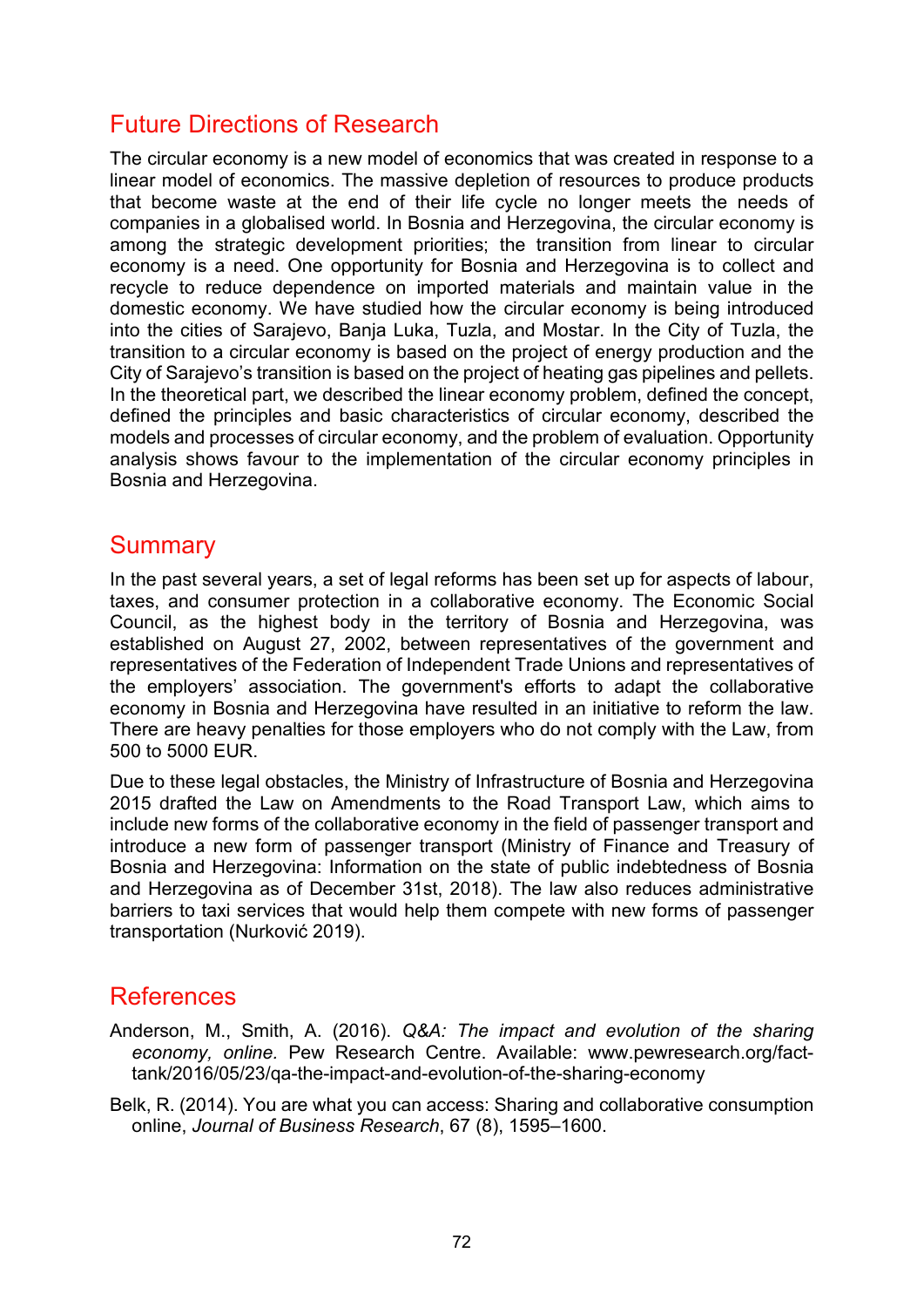- Botsman, R. (2013). *The sharing economy lacks a shared definition.* Fast Company, Available: [www.fastcompany.com/3022028/the-sharing-econ](http://www.fastcompany.com/3022028/the-sharing-eco-)omy-lacks-a-shareddefinition
- Botsman, R., Rogers, R. (2010). *What's mine is yours: The Rise of Collaborative Consumption*, New York: HarperCollins.
- Nurković, R. (2019). Modern changes in pellet manufacturing industry in Bosnia and Herzegovina, *Journal of the Bulgarian Geographical Society*, 41.

### Suggested Readings

*BiH Investment Climate Assessment*, World Bank 2010.

- *BiH Surprising Export Performance: Will It Last?*, World Bank 2010.
- *Bosna i Hercegovina, Ekonomski trendovi, Godišnji izvještaj za 2010. godinu*, Direkcija za ekonomsko planiranje 2011.
- Direkcija za ekonomsko planiranje Bosne i Hercegovine, *Strateški okvir za Bosnu i Hercegovinu*, [www.dep.gov](http://www.dep.gov.ba/).ba
- *Doing Business 2011: Bosnia and Herzegovina, Comparing Regulations in 183 Economies*, World Bank 2011.

*EU SME Charter Report on BiH 2008*.

*Global Competitiveness Report 2009–2010*, World Economic Forum 2010.

*Global Competitiveness Report 2010–2011*, World Economic Forum 2011.

*Global Enabling Trade Report*, World Economic Forum 2009.

*Global Enabling Trade Report*, World Economic Forum 2010.

*Investment Reform Index 2010*, OECD 2010.

Ministarstvo finansija i trezora Bosne i Hercegovine: *Informacija o stanju javne zaduženosti Bosne i Hercegovine na dan 31.12.2018*.

*UNCTAD World Investment Report 2011*, UNCTAD 2011.

### Relevant Websites

[www.bhas.gov.ba](http://www.bhas.gov.ba/) [www.biodim.weebly.com](http://www.biodim.weebly.com/) www.cbbh.ba www.dep.gov.ba www.eurostat.org www.fzs.ba www.igabih.com [www.mhrr.gov.ba/ministarstvo/default.aspx?](http://www.mhrr.gov.ba/ministarstvo/default.aspx)id=8687&langTag=bs-BA www.mvp.gov.ba